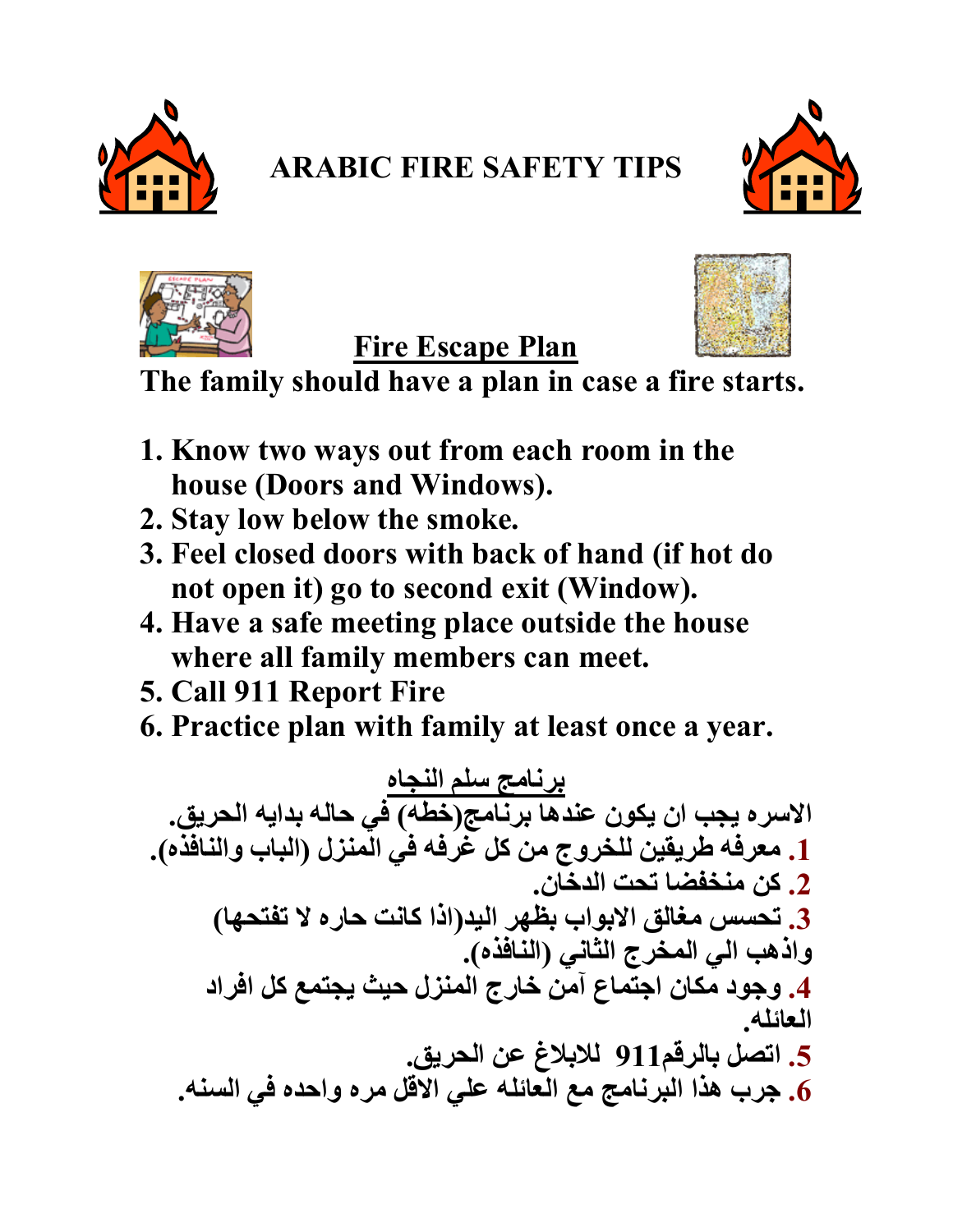

#### Smoke Alarms

Have a working smoke alarm on each level of the house. Have a smoke alarm outside the bedrooms in the hallway.

<u>جرس انذار الدخان(الحريق)</u> يكون عندك جرس انذار الحريق (الدخان) في كل مستوي من المنزل. يكون عندك جرس انذار الحريق(الدخان) خارج غرف النوم في المداخل

Do not remove batteries or smoke alarms and replace batteries once a year. If you cannot afford one, contact your local fire department.

لا تبعد البطاريات او جرس الانذار وبدل البطاريات في السنه مره. اذا كنت لا تستطيع ان تحمل واحده. ابلغ محل مكافحه الحريق.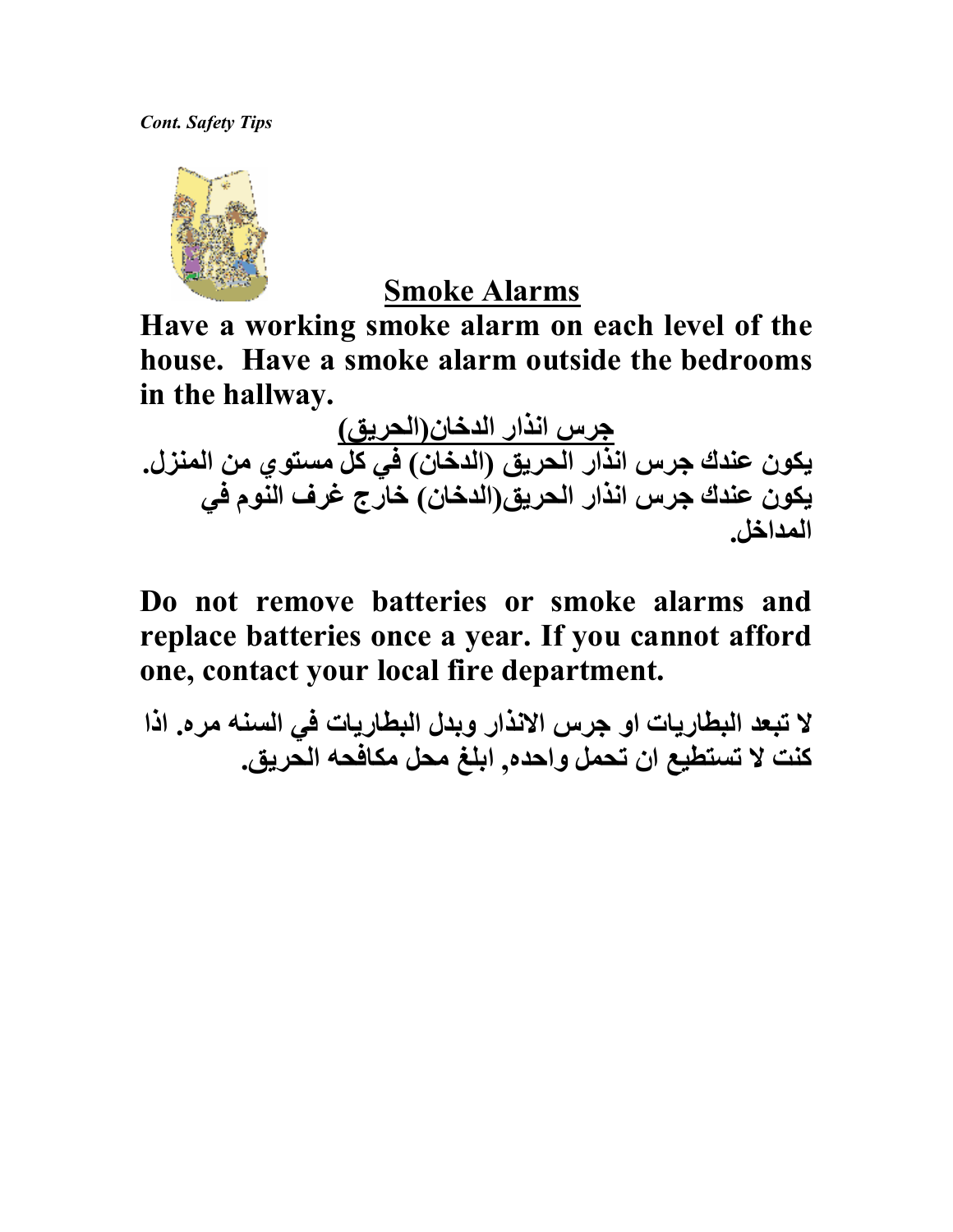



**Heating** 

Keep space heaters away from things (paper, cloth or cardboard) that can catch fire.

Do not use Kerosene or Propane space heaters inside the house. Do not convert gas fireplaces into wood burning heaters. Do not use the stove or oven as a heater. Have furnaces inspected every year to make sure they work properly.

الدفايات<br>احتفظ بالدفايات بعيدا عن الاشياء(الاوراق, الملابس, الورق المقوي)هذه الاشياء يمكن ان تساعد علي زياده الحريق. لا تستعمل الدفايات التي تعمل علي غاز الكيروسين اوعلي البروبان داخل المنزل. لا تحول اماكن مواقّد الغاز الي اماكن التدفّنّه بالخشب. لا تستعمل الطباخه او الفرن كدفايات. يجب تفتيش افران التدفئه سنويا للتكد من انـها تـعمل بشكل صـحيح.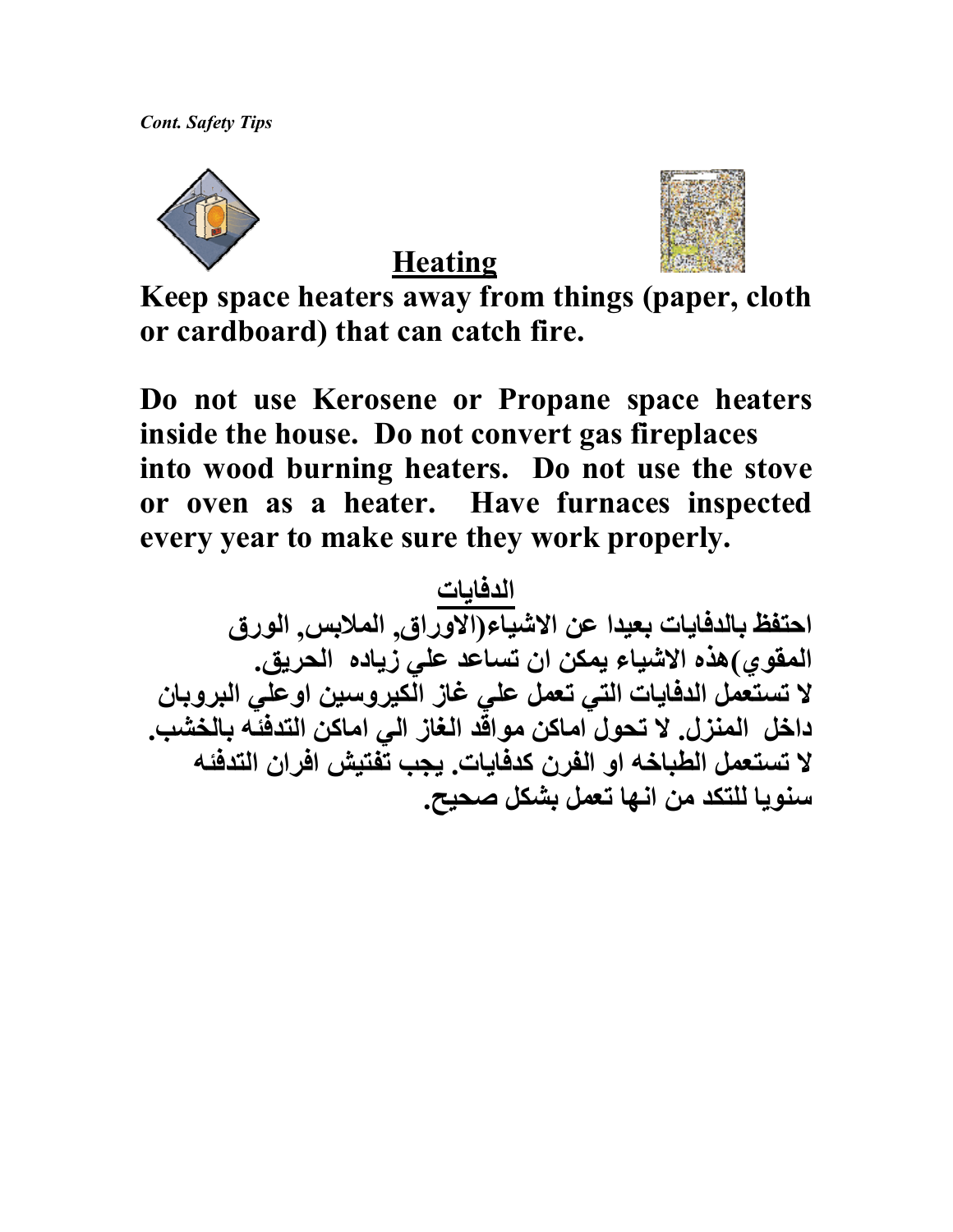**Cont. Safety Tips** 



## **Fireplaces and Wood Stoves**



Burn only seasoned dry wood. Do not place ashes in plastic containers. Keep ashes in a covered metal container outside the house and away from anything that can burn. Do not throw away ashes in garbage cans. Ashes can stay hot for days.

المواقد وطباخات الخشب<br>احرق فقط خشب جاف متبل. لا تضع الرماد في حاويه بلاستيكيه. احتفظ بالرمادفي حاويه مغلقه خارج المنزل وبعيدا من اي شئ يمكن ان يحترق. لا ترمى الرماد فى براميل النفايات(القمامه). الرماد يمكنه ان يظل حارا لأيام.



**Candles** 

Blow candles out before leaving the house or going to sleep. Keep candles away from things (paper, cloth or cardboard) that can burn.

الشموع<br>اطفي الشموع قبل خروجك من المنزل او الذهاب الي النوم. ابعد الشموع عن الاشياء(الورق, الملابس, الورق المفوي) التي يمكن ان تشتعل.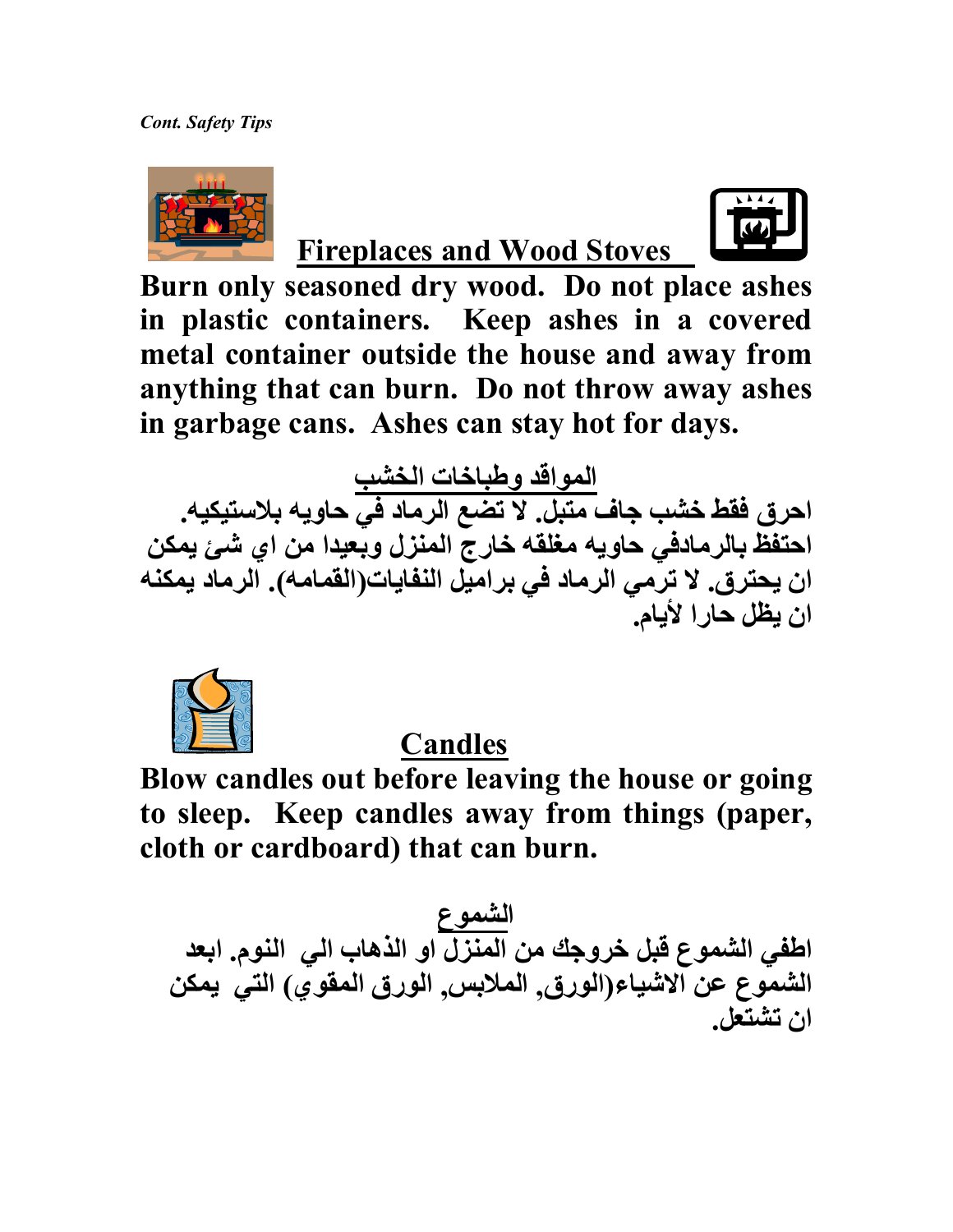

### **Electrical**

Do not use small thin extension cords. If you must use extension cords be sure to use larger ones with a tag (UL) on it. Do not plug in large appliances (Stoves, Refrigerators, Washing Machines **or** Dryers) into extension cords. Do not run cords under carpets or furniture. Do not overload electrical outlets.

الكهرباء<br>استعمل التوصيلات الممتده الصغيره والدقيقه. اذا كان لابد ان تستعمل التوصيلات الممتده تاكد من ان تستعمل التوصيلات الممتده والتي عليها العلامه(UL) لا تدخل في الفيش العديد من(الافران, الثلاجات, الغسالات, او المجففات) الى التوصيلات الممتده. لا تمرر التوصيلات الممتده تحت السجاد او الاثاث. لا تزيد من تحميل مخارج الكهرباء.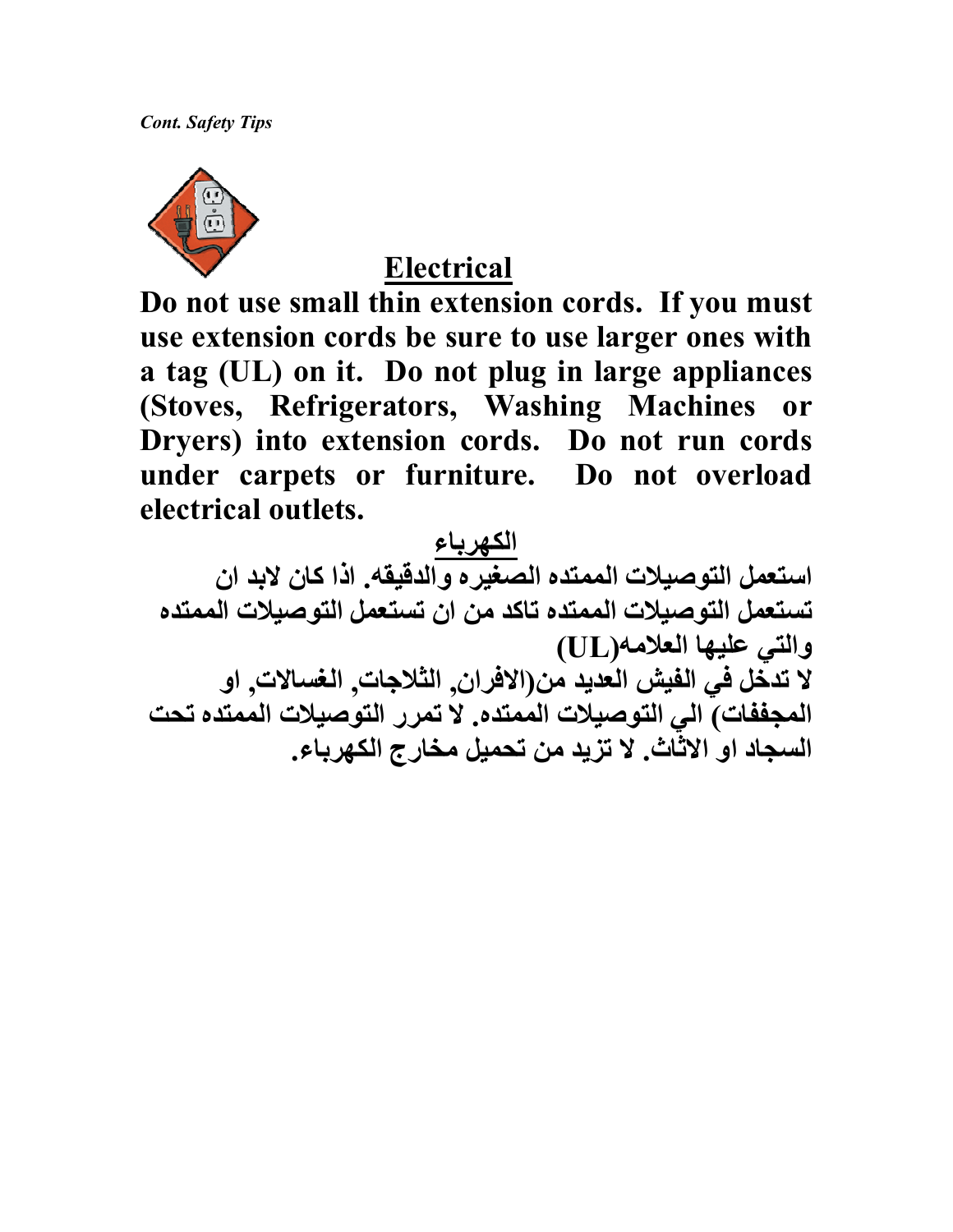# $\mathbb{Q}$

# **Smoking, Matches and Lighters**

Keep matches and lighters away from children. Put out all smoking materials (cigarettes, candles or incense) out completely before leaving the house or going to sleep.

الدخان, الكبريت والولاعات(القراعات)<br>ابعد الكبريت والولاعات بعيدا عن الاطفال. ضع خارجا كل المواد التي تسبب دخان(السيجار ه, الشمع او البخور) اخرجها تماما قبل ان تغادر المنزل او ان تذهب للنوم.



### Cooking

Do not leave food cooking on the stove or in the oven if you plan to leave the house or go to sleep. Do not use water to put out a fire on the stove. If a fire happens on top of the stove, turn the heat knob off.

الطبخ<br>لا تترك الطبيخ علي الطباخه او داخل الفرن اذا كنت تنوي مغادره المنزل او الذهاب الّي النوم. لا تستعمل الماء لتضعها علي الحريق فوق الطباخه. اذا كان الحريق حدث فوق الطباخه اغلق مفتاح الطباخه.